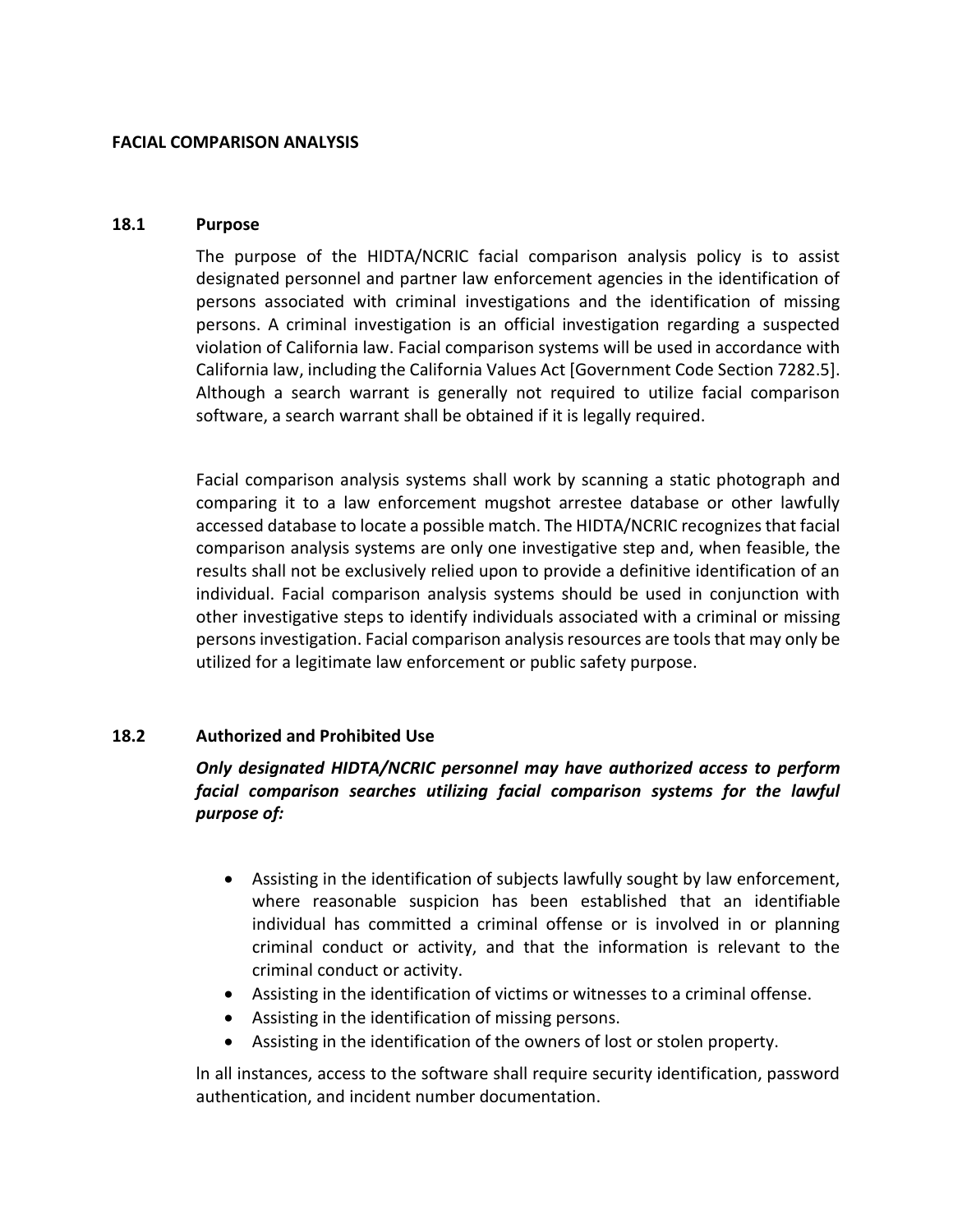# *The following describes the HIDTA/NCRIC automated facial comparison search procedure, which is to be conducted in accordance with a valid law enforcement purpose and this policy:*

- Authorized personnel will submit a probe image of a subject of interest.
- Authorized personnel will initially run probe images without filters, using a filtered search as a secondary search, if needed. In some cases, enhancements may be considered after running an image as-is against the image repository.
- Original probe images will not be altered, changed, or modified to protect the integrity of the image. Any enhancements made to a probe image will be made on a copy, saved as a separate image, and documented to indicate what enhancements were made, including the date and time of change.

The results, if any, are then manually compared with the probe images and examined by the authorized submitter. NCRIC personnel shall conduct the comparison of images, biometric identifiers, and biometric information in accordance with their training.

HIDTA/NCRIC personnel are strongly recommended to seek a peer review of the probe and candidate images for verification by other authorized personnel for peer review when feasible.

All entities receiving the results of a facial comparison search, must be cautioned that the resulting candidate images do not provide positive identification of any subject, are considered advisory in nature as an investigative lead only, and do not establish probable cause, without further investigation, to obtain an arrest warrant or other legal process.

# *The following statement will accompany any shared information of released most likely candidate image(s) and any related records:*

"The HIDTA/NCRIC is providing this information as a result of a search, utilizing facial comparison analysis software. This information is provided only as an investigative lead and IS NOT TO BE CONSIDERED A POSITIVE IDENTIFICATION OF ANY SUBJECT. Any possible connection or involvement of any subject to the investigation must be determined through further investigation and investigative resources."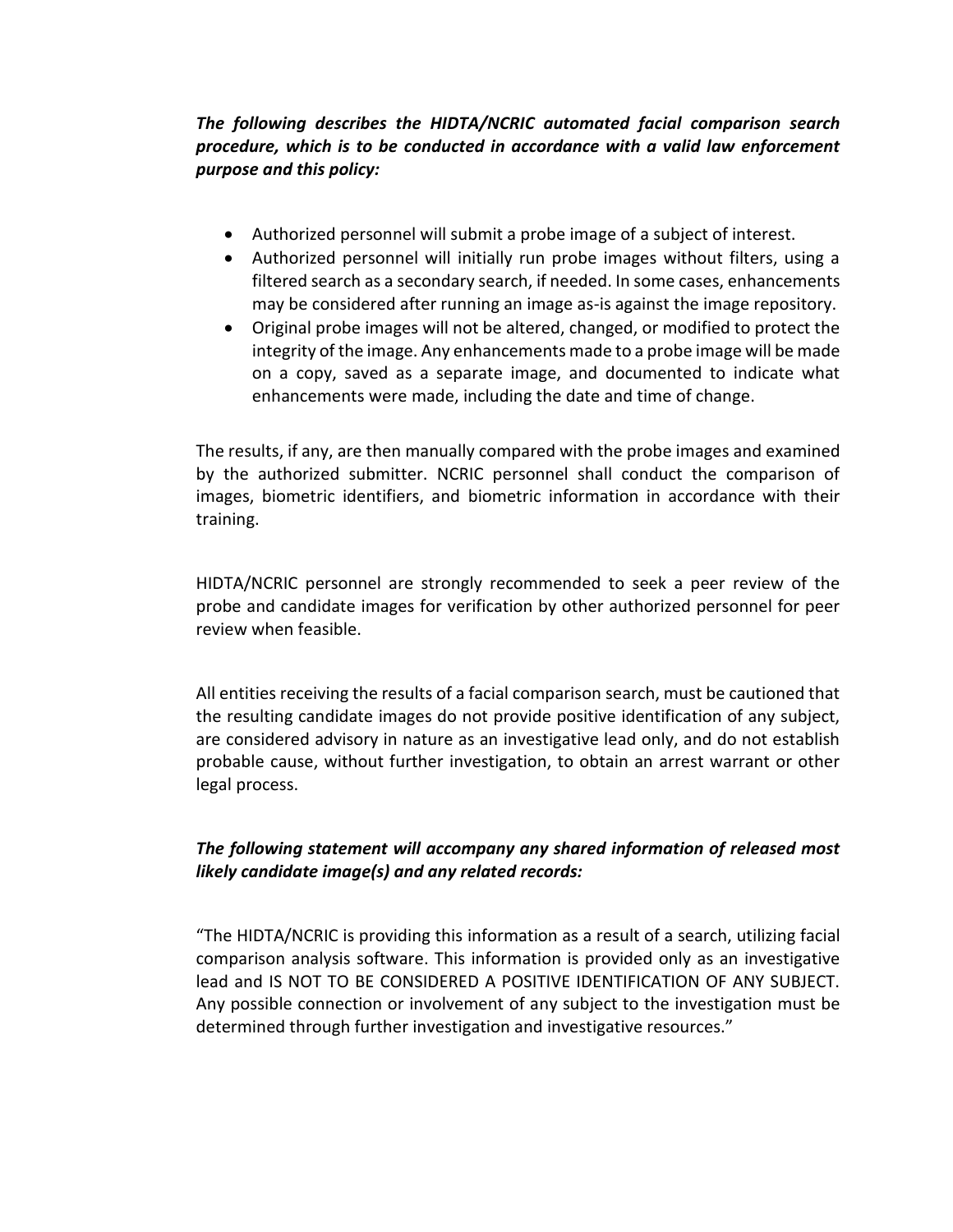Facial comparison analysis software and systems shall not be used for personal or non-law-enforcement purposes.

Facial comparison analysis software and systems shall not be integrated into license plate recognition technology.

## **18.3 Data Retention**

The probe images and results must be maintained and purged according to applicable record policies and state laws.

# *The HIDTA/NCRIC will maintain a log/audit trail of requested, accessed, searched, or disseminated facial comparison analysis information. The information pertaining to facial comparison analysis requests will consist of the following details:*

- Date
- Name of Personnel Accessing the Facial Recognition System
- Case Number
- Requestor Name, Title, Agency, Email, Phone
- Facial Comparison System Used
- Results (Positive/Negative)
- Dissemination (Who, What, Where, When, How?)
- Notes (Enhancements used?)

# **18.4 Data Dissemination**

# *The HIDTA/NCRIC may only disseminate information related to facial comparison analysis to:*

- Other law enforcement agencies as part of a specific criminal or administrative investigation.
- A District Attorney's Office for use as evidence to aid in prosecution, in accordance with laws governing evidence.
- Personnel designated by a California or Federal Court in response to a court order.